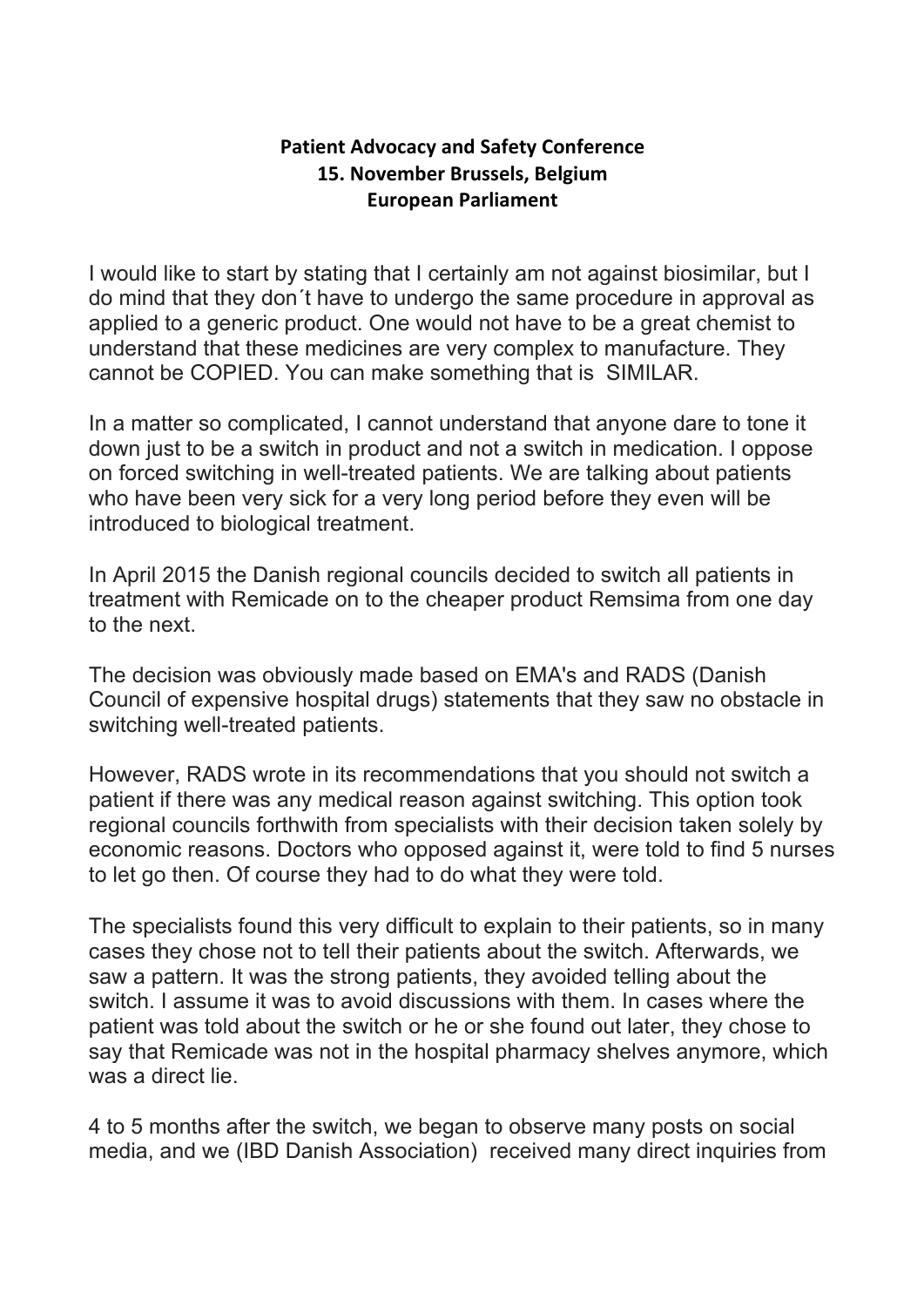well-treated patients who suddenly started having new side effects or even experienced relapse in their disease again.

We chose to implement a mini questionnaire survey via our social media. Patients in biological treatment were asked to reply on:

Which medication they received.

Whether they, during the last months, had been better.

Whether they had developed side effects or disease had been erupting again. Next they were asked to open their digital journal and check what medication they had received recently.

And then we had serious trouble. Here they found out, that they had been switched without that they were informed of this.

Some were informed but had just been told that it was the same medication only the name was changed. Naive patients were given an information leaflet on Remicade and treated with Remsima. A.s.o.

At this point 1782 patients with Crohn's or Ccolitis were treated with biologicals in Denmark. We got more than 100 responses with new side effects or even relapse. Nobody can claim that this happened as a result of some psychological impact due to the forced switch, since the patients did not know of it until now.

In Denmark patients are able to report on side effects themselves. These reports now account for 25% of all reports. Therefore, it is very important that patients know what they are treated with. From April 2015, and for the rest of the year, were almost no reports from either doctors or patients in treatment with Remsima, but many concerning Remicade. The drug nobody was treated with!!!!!!

The claim is that it is merely a switch in product and not a switch in medication.

How would you explain patients switched back on Remicade have a good effect, but got sick on Remsima???????????????????. Here my way of logic fails!!!!!

We had meetings with almost all health politicians within the various parties. We ended with an audience with the same, along with the Minister of Health. Here we wanted an answer on whether it was legal not to inform patients about such a change in medication.

We wanted an answer from the Minister of Health, if she thought it was okay to switch well-treated patients. They agreed on the first matter, they even discussed if it bordered on a breach of human rights. About the switch, they followed the earlier mentioned Council's recommendations. However, now